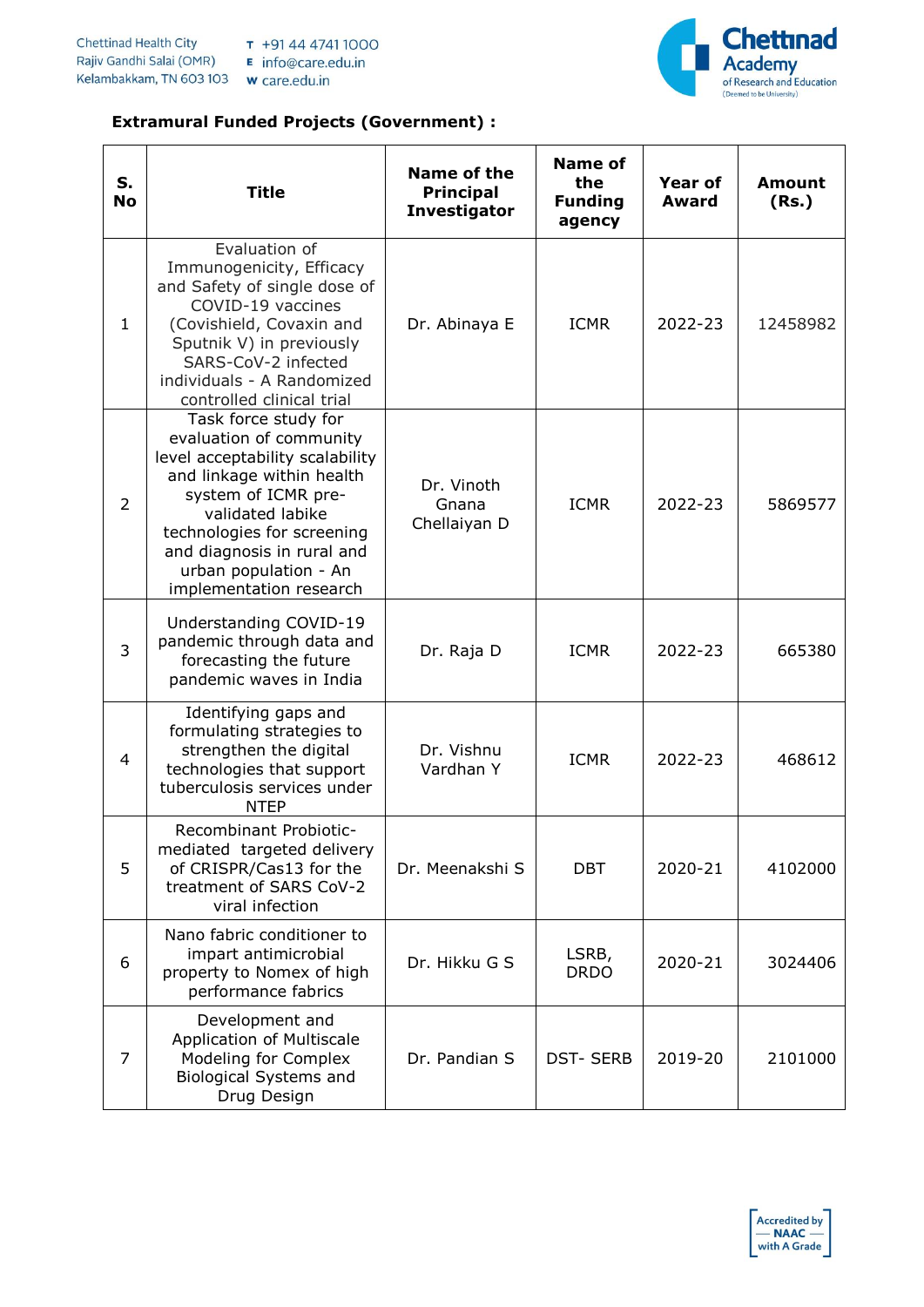## **Chettinad Health City** T +91 44 4741 1000 Rajiv Gandhi Salai (OMR) E info@care.edu.in Kelambakkam, TN 603 103 w care.edu.in



| 8  | To map metabolite profile of<br>patients with chronic<br>prostatitis, prostate cancer<br>(PCa) and normal<br>volunteers (control)                                                                                                                                  | Dr. Jagannathan<br>N <sub>R</sub> | <b>DST-SERB</b> | 2019-20 | 3660000  |
|----|--------------------------------------------------------------------------------------------------------------------------------------------------------------------------------------------------------------------------------------------------------------------|-----------------------------------|-----------------|---------|----------|
| 9  | J C Bose Fellowship                                                                                                                                                                                                                                                | Dr. Jagannathan<br>N <sub>R</sub> | <b>DST-SERB</b> | 2019-20 | 1674316  |
| 10 | Evaluation of impact of<br>coastal pollution on human<br>health                                                                                                                                                                                                    | Dr. Arunkumar R                   | <b>NCCR</b>     | 2019-20 | 10000000 |
| 11 | A Clinically Applicable<br>Predictive score in lumber<br>Disc Diease in Formulating<br>a surgical Plan                                                                                                                                                             | Dr. Subramanian<br>M H            | AOSpine         | 2019-20 | 177350   |
| 12 | An approach towards<br>investigating the interplay<br>between microRNA 122 and<br>AEG-1 protein in colon<br>cancer progression                                                                                                                                     | Dr. Surajit<br>Pathak             | <b>DST-SERB</b> | 2018-19 | 3066884  |
| 13 | Role of human umbilical<br>cord mesenchymal stem<br>cells (UC-MSCs) and UC-<br>MSC derived conditioned<br>medium in regulation of<br>colon cancer progression:<br>An approach towards<br>elucidating function of<br>paracrine factors and<br>epigenetic regulators | Dr. Antara<br>Banerjee            | <b>DST-SERB</b> | 2018-19 | 3352800  |
| 14 | Synergistic effect of nano-<br>formulated kaempferol and<br>combretastatin on anti-<br>angiogenesis: in vitro and<br>in ova approach.                                                                                                                              | Dr. Gowtham<br>kumar S            | <b>DST-SERB</b> | 2018-19 | 4626000  |
| 15 | Antiviral activity of O-<br>sulfated low molecular<br>weight<br>chitosan from industrial<br>waste of cephalopods<br>against herpes simplex<br>virus in vitro                                                                                                       | Dr. Saravanan R                   | <b>DBT</b>      | 2018-19 | 2755700  |
| 16 | Chitosan/alginate matrix<br>containing copper doped<br>hardystonite from<br>agricultural waste for Bone<br>Tissue Engineering.                                                                                                                                     | Dr. Moorthi A                     | <b>CSIR</b>     | 2018-19 | 900000   |